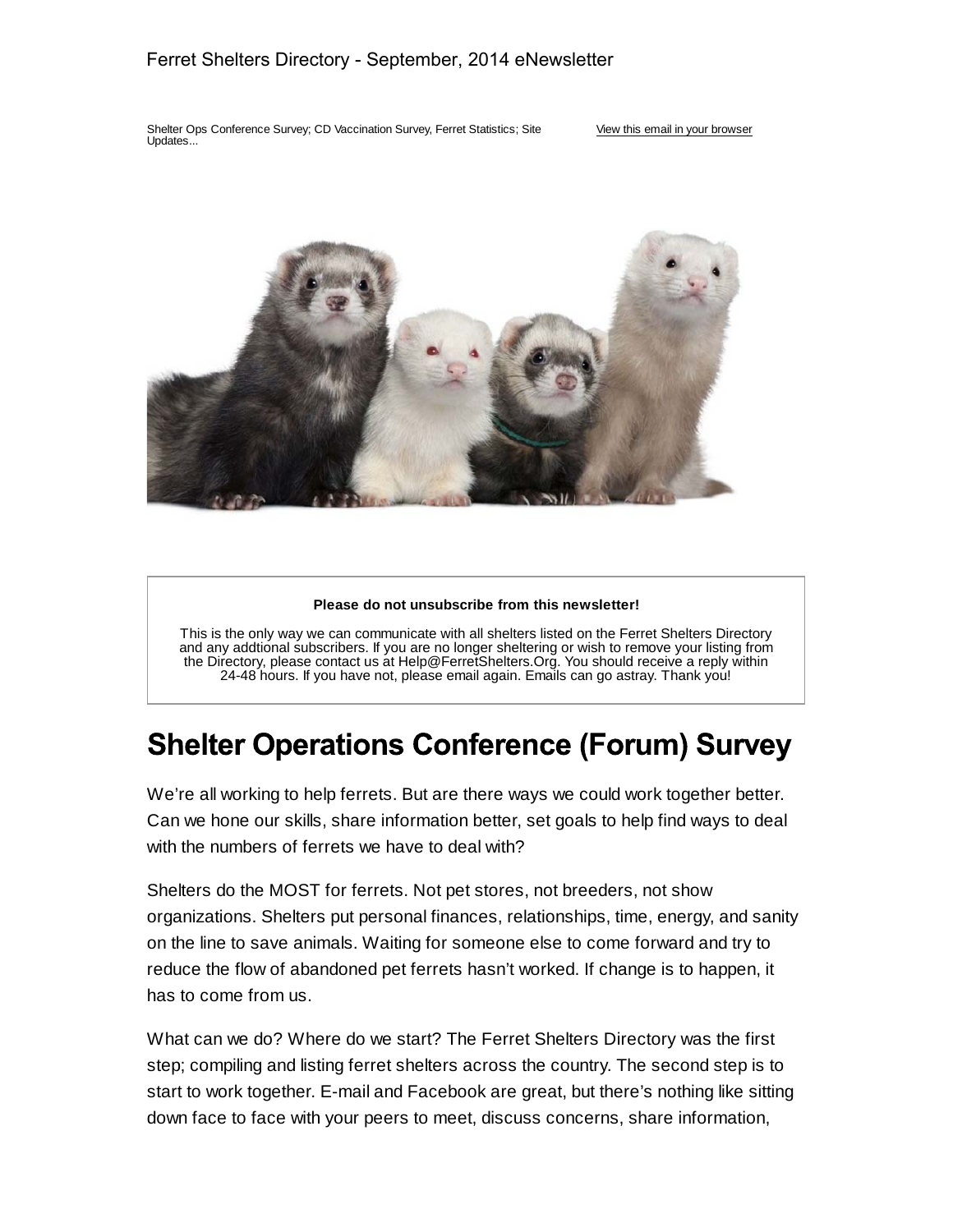we face. .

FACT is willing to try to raise the funds to plan and coordinate an initial meeting which we are calling a Forum. In order to do that, we need an idea of who would be interested in attending, how far you can travel, what you could afford to contribute, and how much time you can allocate. While it would be wonderful to have perspectives from across the country, travel costs will probably mean we have to start one region at a time.

We would appreciate a response in the next week which will help us seek initial funding sources.. Thank you for your valuable time!

### Survey Link

*If you have trouble with the link you can copy/paste this:* https://ferretsheltersdirectory.justsurvey.me/53686c5e6579

# **Vaccination Survey**

Sorry to hit you with 2 surveys at once - but a request was made to query shelters about what they are doing (in the US) about the lack of an approved CD vaccine at the moment. We have expanded this to include our international shelters as well as a question on micro-chipping. Promise, both these are much shorter than our first survey.

#### Suvery Link

*If you have trouble with the link you can copy/paste this:* https://ferretsheltersdirectory.justsurvey.me/46656c5f6579

# **Shelter Statistics Wanted**

Over the past 2 years, FACT has been gathering data on where the ferrets we take into our shelter were sold. About ½ the time, we can't determine a definite point of sale, other than that the ferret was sold in a pet store (we take in few breeder ferrets). Animals may have been found outside, abandoned at animal control, passed from one person to another, or the owner just doesn't remember where they were purchased. For those animals whose point of sale is identifiable, though, it wasn't a surprise to us that 94% came from one pet store chain. But a gut feeling or suspicions aren't facts. Numbers are facts, and they can be used to confront stores,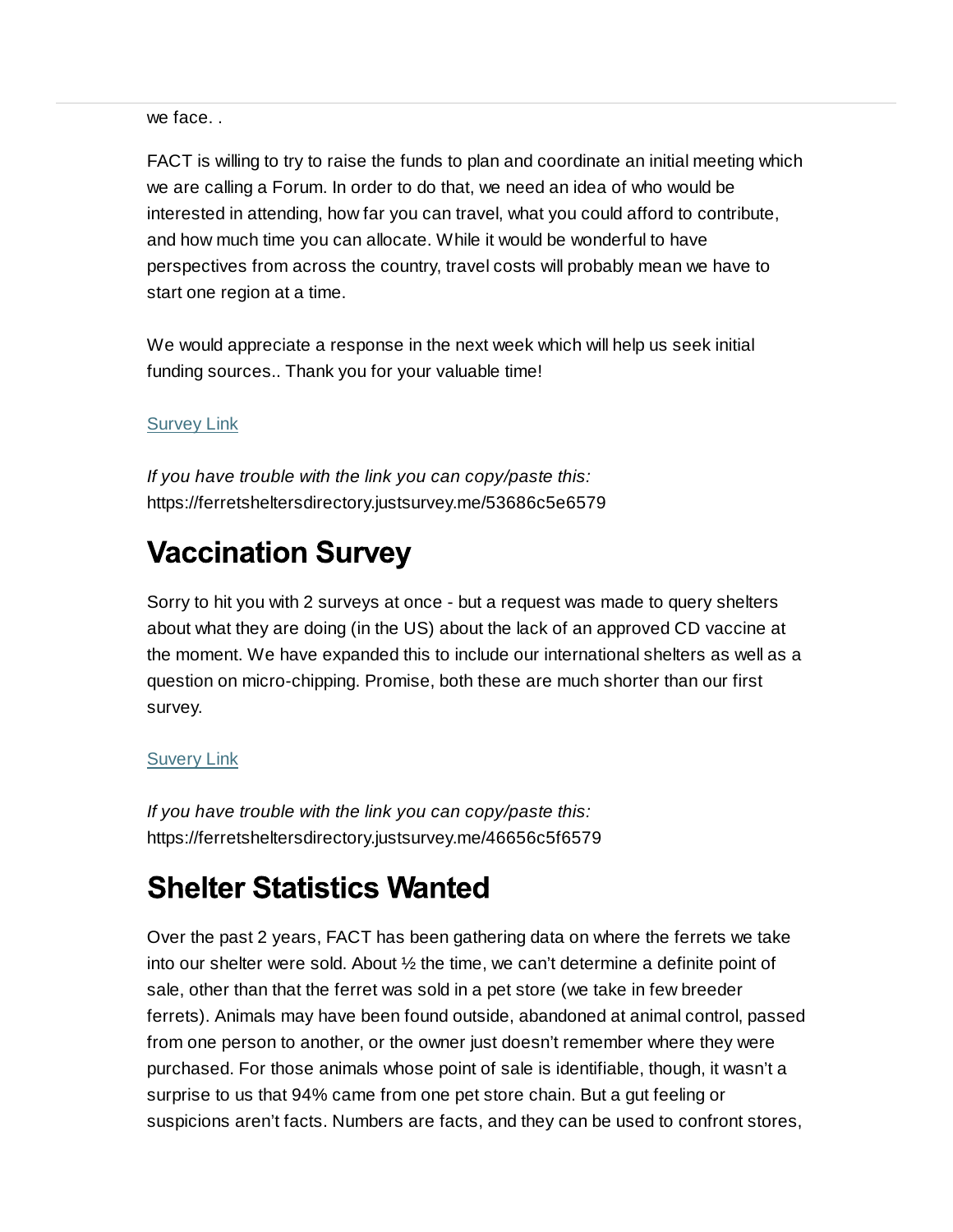We are asking every shelter reading this to begin to track ferret origins, also. It's as simple as putting an additional question on your ferret intake form: Where was this ferret purchased?

Like us, you may not be able to find out the exact seller, but based on physical signs – Marshall Farms tattoo marks, unaltered or undescented, etc. – you're sure to be able to tell if the ferret was sold in a pet store or came from a private breeder. So you would either mark the answer as X pet store, unknown pet store, A breeder, or unknown private breeder.

Periodically, add up those sale points from your intake records. It's a great job for a volunteer. (You DO keep intake forms for each ferret, right? If not, let us know asap and we'll be happy to ask several shelters to send you samples.)

So you might see numbers like this:

100 total ferrets accepted from 10/1/14-12/31/14

60 identified pet store (45 from X pet store, 5 from Y pet store, 10 from Z pet store) 5 identified breeder (3 from A breeder, 2 from B breeder) 30 unknown pet store 5 unknown breeder

What's the point? This information is ammunition. If you walk into a pet store and say, "The ferrets you sell here end up in my shelter," the store can just ignore you because you're just some ferret nut. When you walk into a store and say, "85% of the ferrets I took into my shelter came from your store," the store manager may still think you're a ferret nut, but you're a ferret nut with verifiable data to back up your claim, and that's not so easy to brush off. These numbers become incredibly important if the ferret shelter community ever wants to confront the pet industry about ferret sales.

None of us want more unwanted ferrets. Tracking these statistics nationwide is truly vital. PLEASE help! In order to maintain relative comparisons, we're asking participating shelters commit to sending us their stats on a quarterly basis. It would be great to start October 1 and get numbers for the last 2 months of 2014. The rabbit shelters were able to stop sales in a major retailer by cooperating to show them how bad the bunny overpopulation problem was; working together, WE can, too.

#### *Please send the information to: Help@FerretShelters.Org*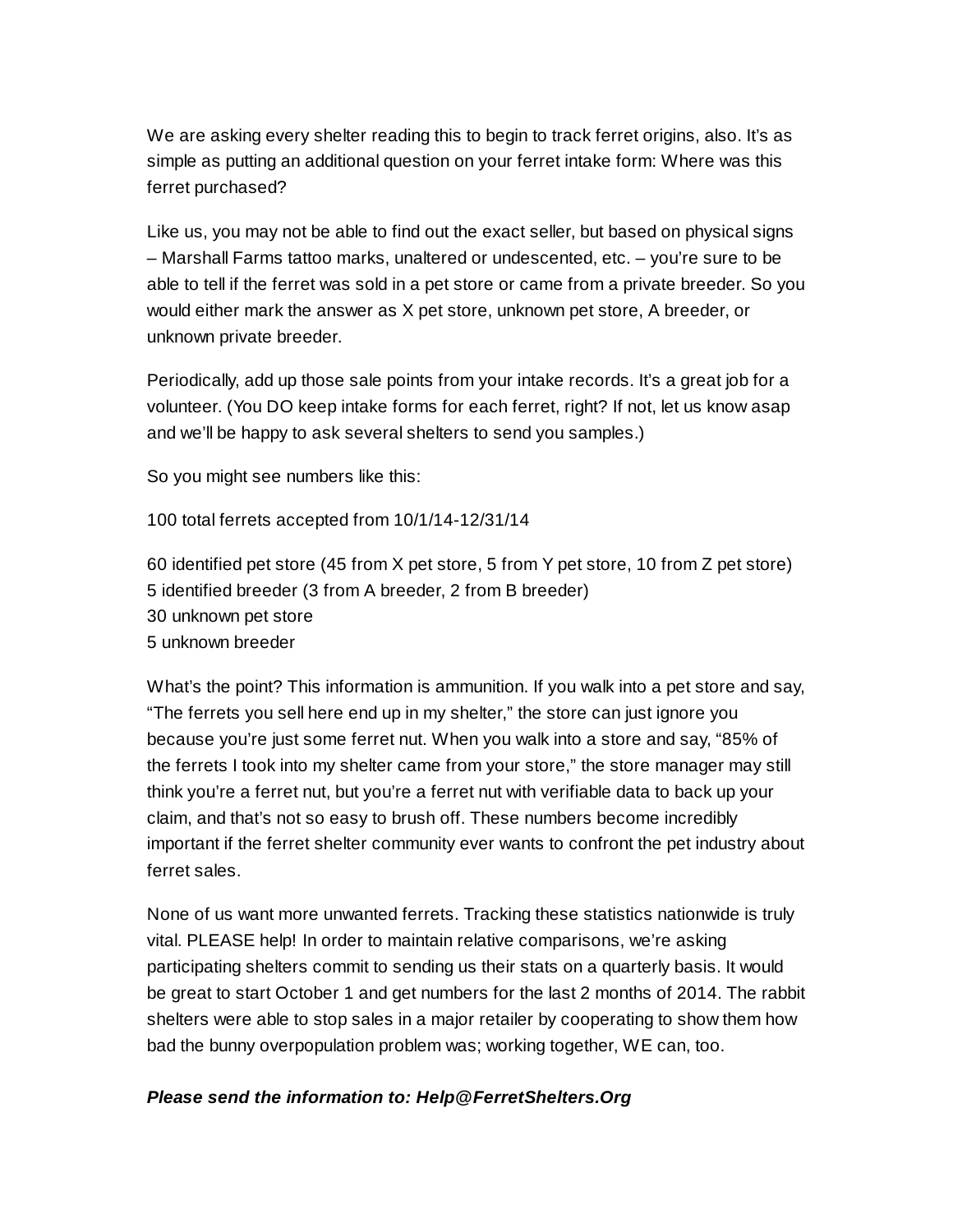# **Facebook Discussion - Need for Stats**

Somewhat related to the topic of Shelter Statistics is a discussion that took place on Facebook in one of the groups. It was precipitated by the large Petco sale that's been going on across the country with 50% off ferrets.

With everyone's permission, I have posted that discussion under the Ferret Portal in two pdf's. We are sharing this so others have the benefit of the information shared there.

The documents are password protected! To open each of them use the following (case sensitive) password to open them.

### **FBferret2014**

## **Directory Upgrades Spam eMail**

We continue to upgrade the Directory in order to reduce unwanted spam emails. As I get a copy of every email sent to each shelter, please know I "feel your pain!" We now exclude entire countries like Russia and China that were the primary contributors to the "Buy Ralph Lauren t-shirts" emails. However, we will never be able to stop them all as we cannot block US based mail and some comes from here. However, it should be minimal.

### **Newsletter**

We are going to use MailChimp to manage our newsletter. While it will be more effort for us admins, we can now add other people in your organization to the newsletter email list. Just contact us and let us know who to add.

Also, please let us know *if you want to write something* for this newsletter; develop a survery; or communicate information to other shelters. This is a unique opportunity to connect with all 100+ shelters in the US, UK and Australia. Remember. besides shelters we also include multi-species shelters and animal control officers on these mailings.

### **Surveys**

Surveys and results will be posted under the Shelter Portal tab on the website.